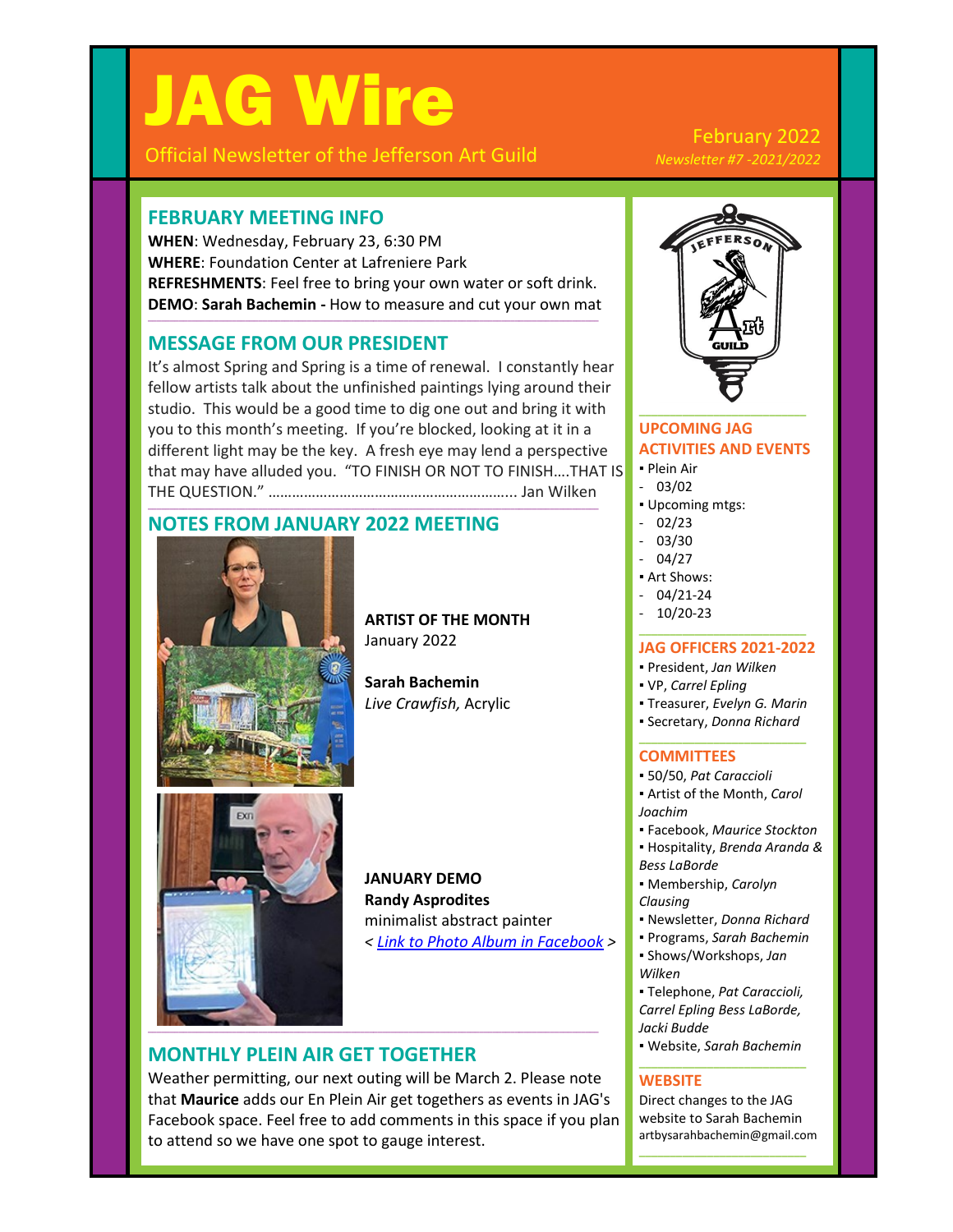#### **JAG MONTHLY DEMOS**

- Our Programs Chair, **Sarah Bachemin**, would like to hear from you! • What topics would you like to see in our monthly demo?
- Do you have a particular skill you would like to share in one of our upcoming demos?

We will discuss in our next meeting. If you are unable to attend, you can reach out to Sarah at emai[l artbysarahbachemin@gmail.com.](mailto:artbysarahbachemin@gmail.com)

**\_\_\_\_\_\_\_\_\_\_\_\_\_\_\_\_\_\_\_\_\_\_\_\_\_\_\_\_\_\_\_\_\_\_\_\_\_\_\_\_\_\_\_\_\_\_\_\_\_\_\_\_\_\_\_\_\_\_\_\_\_\_\_\_\_\_\_\_\_\_\_\_\_\_\_\_\_\_\_\_\_\_\_\_\_\_\_\_\_\_\_\_\_\_\_\_\_\_\_\_\_\_**

#### **BRAGGING RIGHTS**

- **Evelyn Marin** and **Jan Wilken** tied for 2nd and **Carol Joachim** was 3rd in JAG's January Artist of the month competition.
- All 9 participants in the January Art Show sold paintings!
- **Sarah Bachemin** has had many live event painting gigs in recent months. She is painting 2-3 weddings per month. One patron is actually paying for Sarah to fly to California so she can paint a wedding.
- **Glenn Higgins** sold a painting of a vineyard in Portugal. He used the money to buy a professional plein air easel.
- **JAG Members who placed in other competitions this month:**
- [Metairie Art Guild'](http://www.metairieartguild.com/index.html)s February Artists of the Month 1<sup>st</sup>: Terry Marks, 2<sup>nd</sup>: Evelyn Marin, 3rd: **Toni Tyndall \_\_\_\_\_\_\_\_\_\_\_\_\_\_\_\_\_\_\_\_\_\_\_\_\_\_\_\_\_\_\_\_\_\_\_\_\_\_\_\_\_\_\_\_\_\_\_\_\_\_\_\_\_\_\_\_\_\_\_\_\_\_\_\_\_\_\_\_\_\_\_\_\_\_\_\_\_\_\_\_\_\_\_\_\_\_\_\_\_\_\_\_\_\_\_\_\_\_\_\_\_\_\_\_\_\_\_\_\_\_\_\_\_\_\_\_\_\_\_\_\_\_\_\_\_\_\_\_\_\_\_\_\_\_\_\_\_\_\_\_\_\_\_\_\_\_\_\_\_**

#### **VAN GOGH**

- What is the best lighting in an indoor studio? (**Budde**)
- (**Bachemin**) Sarah and several others suggest Ott light brand lighting.
- (**Wilken**) In her studio, Jan has three 4' fluorescent fixtures with 4 bulbs each. She uses 2 daylight and 2 cool bulbs in each fixture.
- Previously, we discussed "glue for paper that is archival, and will allow for repositioning". **Jan** informed us of Krylon Easy Tack, which is a repositionable adhesive used for lightweight materials such as stencils.
- **Carol Joachim** described the surface of her entry in the AOTM contest this evening. She uses mat board and puts 2 coats of either Golden or Liquitex Soft Gel. She does not add gesso. This gives her a smooth surface she uses for oil paints. (Some members thought the artwork was gouache.)
- **Sarah Bachemin** also had a smooth surface canvas in her AOTM acrylic. She used a fine grain canvas by Artist Loft. **\_\_\_\_\_\_\_\_\_\_\_\_\_\_\_\_\_\_\_\_\_\_\_\_\_\_\_\_\_\_\_\_\_\_\_\_\_\_\_\_\_\_\_\_\_\_\_\_\_\_\_\_\_\_\_\_\_\_\_\_\_\_\_\_\_\_\_\_\_\_\_\_\_\_\_\_\_\_\_\_\_\_\_\_\_\_\_\_\_\_\_\_\_\_\_\_\_\_\_\_\_\_\_\_\_\_\_\_\_\_\_\_\_\_\_\_\_\_\_\_\_\_\_\_\_\_\_\_\_\_\_\_\_\_\_\_\_\_\_\_\_\_\_\_\_\_\_\_\_**

#### **WORKSHOPS**

- The Lafayette Art Association is sponsoring a **2-Day Watercolor Workshop with Cheri Fry** Make Your Watercolors Glow With Light! February 25th & 26th, 9am-4pm. Cost is \$200 Members/\$250 Non-Members. For more information, go to their website < [http://www.lafayetteart.org](http://www.lafayetteart.org/) >
- The New Orleans Art Association is sponsoring a pan pastels workshop: **Painting with Pans (pastels) with Glinda Schafer** on March 3-4, 2022, 9:30am to 4:30pm. Tuition is \$200 for NOAA members and \$235 for non-members. For more details, go to the NOAA website [<https://www.noartassoc.org/](https://www.noartassoc.org/)>.
- **Paint in Provence with Carol Hallock**, April 26 to May 5, 2022. https://carolhallock.com/workshops/ **\_\_\_\_\_\_\_\_\_\_\_\_\_\_\_\_\_\_\_\_\_\_\_\_\_\_\_\_\_\_\_\_\_\_\_\_\_\_\_\_\_\_\_\_\_\_\_\_\_\_\_\_\_\_\_\_\_\_\_\_\_\_\_\_\_\_\_\_\_\_\_\_\_\_\_\_\_\_\_\_\_\_\_\_\_\_\_\_\_\_\_\_\_\_\_\_\_\_\_\_\_\_\_\_\_\_\_\_\_\_\_\_\_\_\_\_\_\_\_\_\_\_\_\_\_\_\_\_\_\_\_\_\_\_\_\_\_\_\_\_\_\_\_\_\_\_\_\_\_**

#### **LAGNIAPPE**

**Retrospective Art Exhibition featuring remaining works of Milda Spindler** – The family of Milda Spindler cordially invites the members of The Jefferson Art Guild to attend a retrospective art exhibition featuring her remaining works, held in conjunction with The New Orleans Arts District Art Walk on the first Saturday of March.

#### **SYMPATHY & GET WELL CARDS**

Send news of illness or death to our Secretary, Donna Richard at [dcrichard21@gmail.com](mailto:dcrichard21@gmail.com)

#### **SUGGESTIONS FOR JAG WIRE**

Please submit news before the 2nd Monday of the month to [dcrichard21@gmail.com.](mailto:dcrichard21@gmail.com)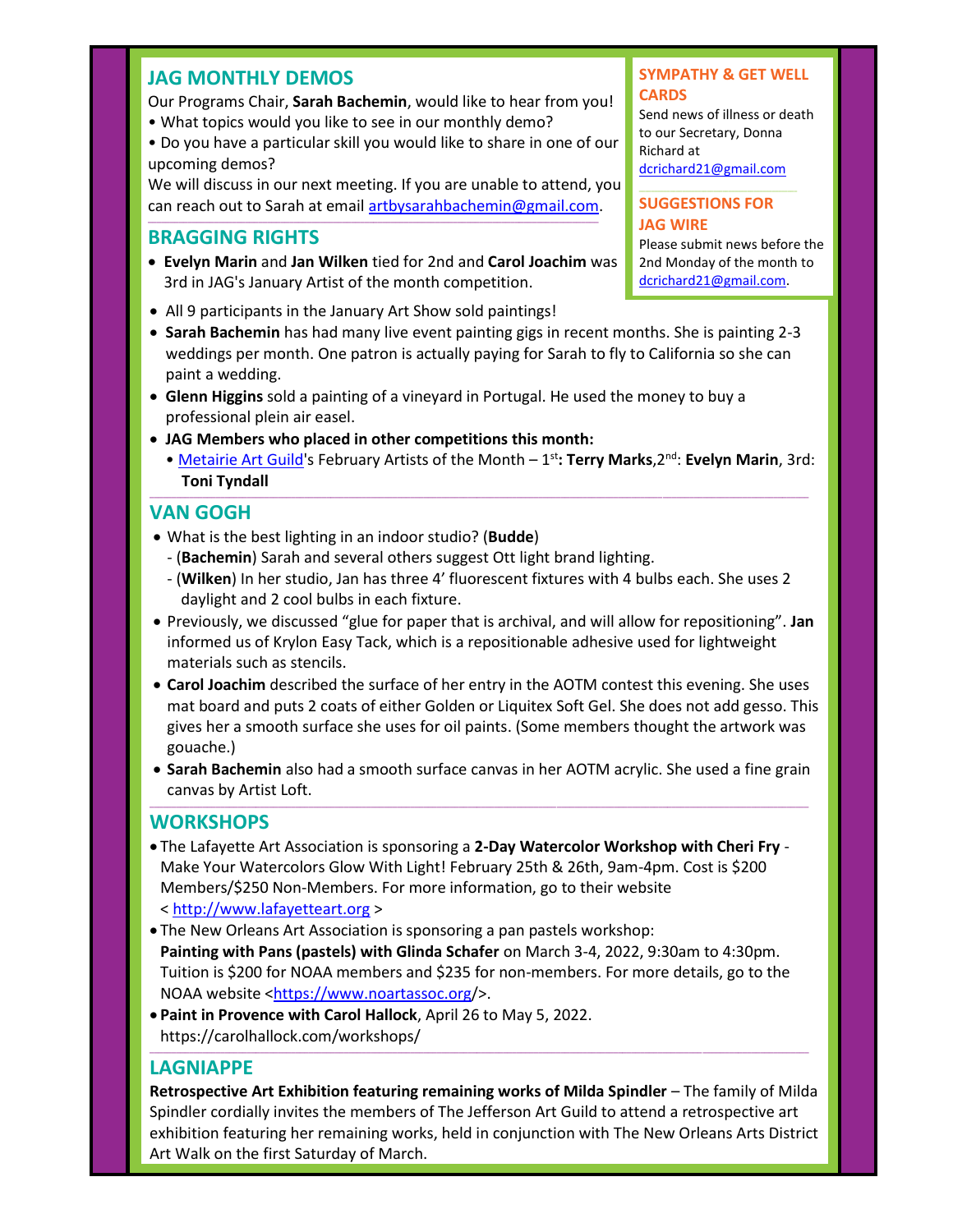Milda Spindler was a lifetime member of The New Orleans Art Association, The Jefferson Art Guild and The Metairie Art Guild. Her passion and specialty were creating etchings and relief prints. Many of her prints feature the glimpses of the Louisiana swamps, coves and coastal marshes – birdlife, lush tropical plants, flowers and the trees native to the banks of the Mississippi River. https://www.mildaspindler.com/ Date: March 5, 2022 Time: 11:30 AM Place: Restaurant Espiritu Mezcaleria & Cocina Address: 520 Capdeville Street, New Orleans, LA 70130 Phone: 504-267-4975 Beer, wine, and light refreshments offered. Milda was a lifelong advocate of preserving nature which is evident in the multitude of her works of wildlife, wetlands and scenic vistas. Honoring her passion, all art sale proceeds will be donated to Woodlands Conservancy, a nonprofit land trust preserving and restoring open space for the benefit of wildlife and the enjoyment of future generations. <http://www.woodlandsconservancy.org/> **\_\_\_\_\_\_\_\_\_\_\_\_\_\_\_\_\_\_\_\_\_\_\_\_\_\_\_\_\_\_\_\_\_\_\_\_\_\_\_\_\_\_\_\_\_\_\_\_\_\_\_\_\_\_\_\_\_\_\_\_\_\_\_\_\_\_\_\_\_\_\_\_\_\_\_\_\_\_\_\_\_\_\_\_\_\_\_\_\_\_\_\_\_\_\_\_\_\_\_\_\_\_\_\_\_\_\_\_\_\_\_\_\_\_\_\_\_\_\_\_\_\_\_\_\_\_\_\_\_\_\_\_\_\_\_\_\_\_\_\_\_\_\_\_\_\_\_\_\_ TIPS & TRICKS** *(If you have a tip or trick to share, email Donna at [dcrichard21@gmail.com\)](mailto:dcrichard21@gmail.com)* • **Glenn Higgins** recommends this article by John Cosby: *The 10 Most Common Mistakes Painters Make*. [https://www.outdoorpainter.com/painting-advice-10-most-common-mistakes-painters](https://www.outdoorpainter.com/painting-advice-10-most-common-mistakes-painters-make/)[make/](https://www.outdoorpainter.com/painting-advice-10-most-common-mistakes-painters-make/) • **Jerry's Artarama's 10th Annual Self Portrait Competition!** Anything goes as long as it's creative, original, and it's you! Media of your choice. No cost to enter. Total Prize Amount: \$5000 (egift cards). Entry Period: January 10th – April 17th, 2022 <https://www.jerrysartarama.com/contests/self-portrait/2022> JAG meets on the last Wednesday of each month at 6:30 PM. Refer to the website for meeting location.

Jefferson Art Guild [ [Website](http://www.jeffersonartguild.com/home) | [Facebook](https://www.facebook.com/JeffersonArtGuild/?fref=ts) | email: jeffersonartguild@yahoo.com ] P.O. Box 7083, Metairie, LA 70010-7083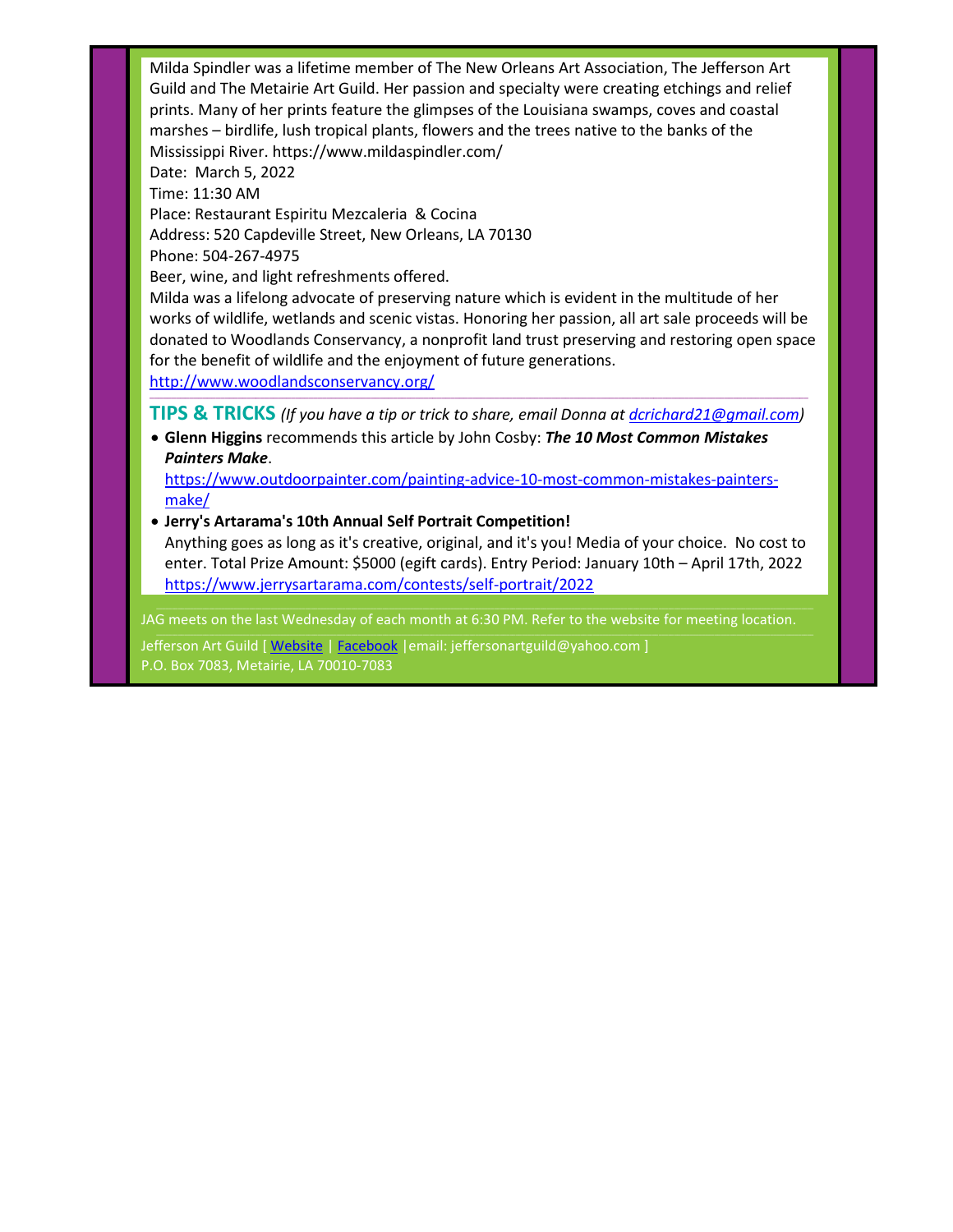## **JEFFERSON ART GUILD JANUARY 2022 MONTHLY MINUTES** *Submitted by Donna Richard*

| <b>TOPIC</b>                    | <b>DETAILS</b>                                                                                                                                                                                                                                                                                                                                                                                                                                                                                                      |
|---------------------------------|---------------------------------------------------------------------------------------------------------------------------------------------------------------------------------------------------------------------------------------------------------------------------------------------------------------------------------------------------------------------------------------------------------------------------------------------------------------------------------------------------------------------|
| <b>OPENING</b>                  | • Meeting Date: 2022-01-26                                                                                                                                                                                                                                                                                                                                                                                                                                                                                          |
|                                 | <b>. Location: Foundation Center, Lafreniere Park</b>                                                                                                                                                                                                                                                                                                                                                                                                                                                               |
|                                 | • 16 in attendance                                                                                                                                                                                                                                                                                                                                                                                                                                                                                                  |
|                                 | . November Minutes previously published in December Newsletter were accepted (Higgins                                                                                                                                                                                                                                                                                                                                                                                                                               |
|                                 | proposed, Stockton seconded).                                                                                                                                                                                                                                                                                                                                                                                                                                                                                       |
| <b>TREASURER'S</b>              | Balance \$14,756.01                                                                                                                                                                                                                                                                                                                                                                                                                                                                                                 |
| <b>REPORT</b>                   |                                                                                                                                                                                                                                                                                                                                                                                                                                                                                                                     |
| <b>OLD</b>                      | <b>• LAKESIDE ART SHOW UPDATE</b>                                                                                                                                                                                                                                                                                                                                                                                                                                                                                   |
| <b>BUSINESS</b>                 | In our first 2022 show held Jan. 13-16 at Lakeside Shopping Center, 9 artists participated                                                                                                                                                                                                                                                                                                                                                                                                                          |
|                                 | and 22 paintings were sold.                                                                                                                                                                                                                                                                                                                                                                                                                                                                                         |
|                                 | There was a "Viewer's Choice" Competition:                                                                                                                                                                                                                                                                                                                                                                                                                                                                          |
|                                 | Jan Wilken won 1 <sup>st</sup> place, Toni Tyndall placed 2nd and Joan Longo placed 3rd.                                                                                                                                                                                                                                                                                                                                                                                                                            |
|                                 | • NEW JAG WEB MASTER                                                                                                                                                                                                                                                                                                                                                                                                                                                                                                |
|                                 | Maurice Stockton will continue to be our Facebook Chair but we are looking for someone                                                                                                                                                                                                                                                                                                                                                                                                                              |
|                                 | to take over our website. It is currently hosted by Verizon (formerly Yahoo). The site needs                                                                                                                                                                                                                                                                                                                                                                                                                        |
|                                 | to be recreated by the end of March. Sarah Bachemin volunteered to take it over. She will                                                                                                                                                                                                                                                                                                                                                                                                                           |
|                                 | migrate the site to WIX, a vendor she uses for her own website.                                                                                                                                                                                                                                                                                                                                                                                                                                                     |
| <b>NEW</b>                      | . PAINT OUT - Keeping with our "First Wednesday of the Month Paint Out", our next                                                                                                                                                                                                                                                                                                                                                                                                                                   |
| <b>BUSINESS</b>                 | outing, weather permitting, is next Wednesday, Feb. 2. We will meet by the Peristyle in City                                                                                                                                                                                                                                                                                                                                                                                                                        |
|                                 | Park at 10AM. Once vaccination status is no longer required to get into NOMA, we would                                                                                                                                                                                                                                                                                                                                                                                                                              |
|                                 | like to plan a NOMA visit following our painting session.                                                                                                                                                                                                                                                                                                                                                                                                                                                           |
|                                 | • TEACHING OPPORTUNITIES - Jefferson Parish's Parks and Recreation department would                                                                                                                                                                                                                                                                                                                                                                                                                                 |
|                                 | like to offer additional art classes. Basic info: the artist sets the fee; the artist receives 60%                                                                                                                                                                                                                                                                                                                                                                                                                  |
|                                 | of the fee, the Parish receives 40% of the fee. You will use any of their facilities and if you                                                                                                                                                                                                                                                                                                                                                                                                                     |
|                                 | provide supplies, the parish will reimburse you. If any JAG member is interested in this                                                                                                                                                                                                                                                                                                                                                                                                                            |
|                                 | teaching opportunity, please contact Jan Wilken.                                                                                                                                                                                                                                                                                                                                                                                                                                                                    |
|                                 | . SPRING/SUMMER ART SHOW - Our next show at Lakeside is scheduled for April 21-24.                                                                                                                                                                                                                                                                                                                                                                                                                                  |
|                                 | This will be a Judged show. If you need to borrow screens, contact Jan Wilken, she has some                                                                                                                                                                                                                                                                                                                                                                                                                         |
|                                 | to loan as long as the member picks up and drops them off.                                                                                                                                                                                                                                                                                                                                                                                                                                                          |
| <b>COMMITTEE</b>                | • AOTM, 50/50, Newsletter, Web/Facebook - Nothing to report                                                                                                                                                                                                                                                                                                                                                                                                                                                         |
| <b>REPORTS</b>                  | • Telephone Committee asked for an updated member list with phone numbers since they                                                                                                                                                                                                                                                                                                                                                                                                                                |
|                                 | are using the outdated (2019-2020) Yearbook. (ACTION for Carolyn Clausing.)                                                                                                                                                                                                                                                                                                                                                                                                                                         |
| <b>BRAGGING</b>                 | • All 9 participants in the January Art Show sold paintings!                                                                                                                                                                                                                                                                                                                                                                                                                                                        |
| <b>RIGHTS</b>                   | . Sarah Bachemin has had many live event painting gigs in recent months. She is painting 2-<br>3 weddings per month. One patron is actually paying for Sarah to fly to California so she can                                                                                                                                                                                                                                                                                                                        |
|                                 | paint a wedding.                                                                                                                                                                                                                                                                                                                                                                                                                                                                                                    |
|                                 | . Glenn Higgins sold a painting of a vineyard in Portugal. He used the money to buy a                                                                                                                                                                                                                                                                                                                                                                                                                               |
|                                 | professional plein air easel.                                                                                                                                                                                                                                                                                                                                                                                                                                                                                       |
|                                 |                                                                                                                                                                                                                                                                                                                                                                                                                                                                                                                     |
|                                 |                                                                                                                                                                                                                                                                                                                                                                                                                                                                                                                     |
|                                 |                                                                                                                                                                                                                                                                                                                                                                                                                                                                                                                     |
|                                 |                                                                                                                                                                                                                                                                                                                                                                                                                                                                                                                     |
|                                 |                                                                                                                                                                                                                                                                                                                                                                                                                                                                                                                     |
|                                 |                                                                                                                                                                                                                                                                                                                                                                                                                                                                                                                     |
|                                 |                                                                                                                                                                                                                                                                                                                                                                                                                                                                                                                     |
|                                 |                                                                                                                                                                                                                                                                                                                                                                                                                                                                                                                     |
| <b>OTHER</b><br><b>VAN GOGH</b> | . Evelyn Marin thanked everyone for the well wishes while she was sick with Covid.<br>. Toni Tyndall had hand surgery.<br>. Look for Sarah Bachemin on the Night on the Bayou float in Metairie's Excalibur parade in<br>Feb. 18.<br>• What is the best lighting in an indoor studio? (Budde)<br>(Bachemin) Sarah and several others suggest Ott light brand lighting.<br>(Wilken) In her studio, Jan has three 4' fluorescent fixtures with 4 bulbs each. She uses<br>2 daylight and 2 cool bulbs in each fixture. |